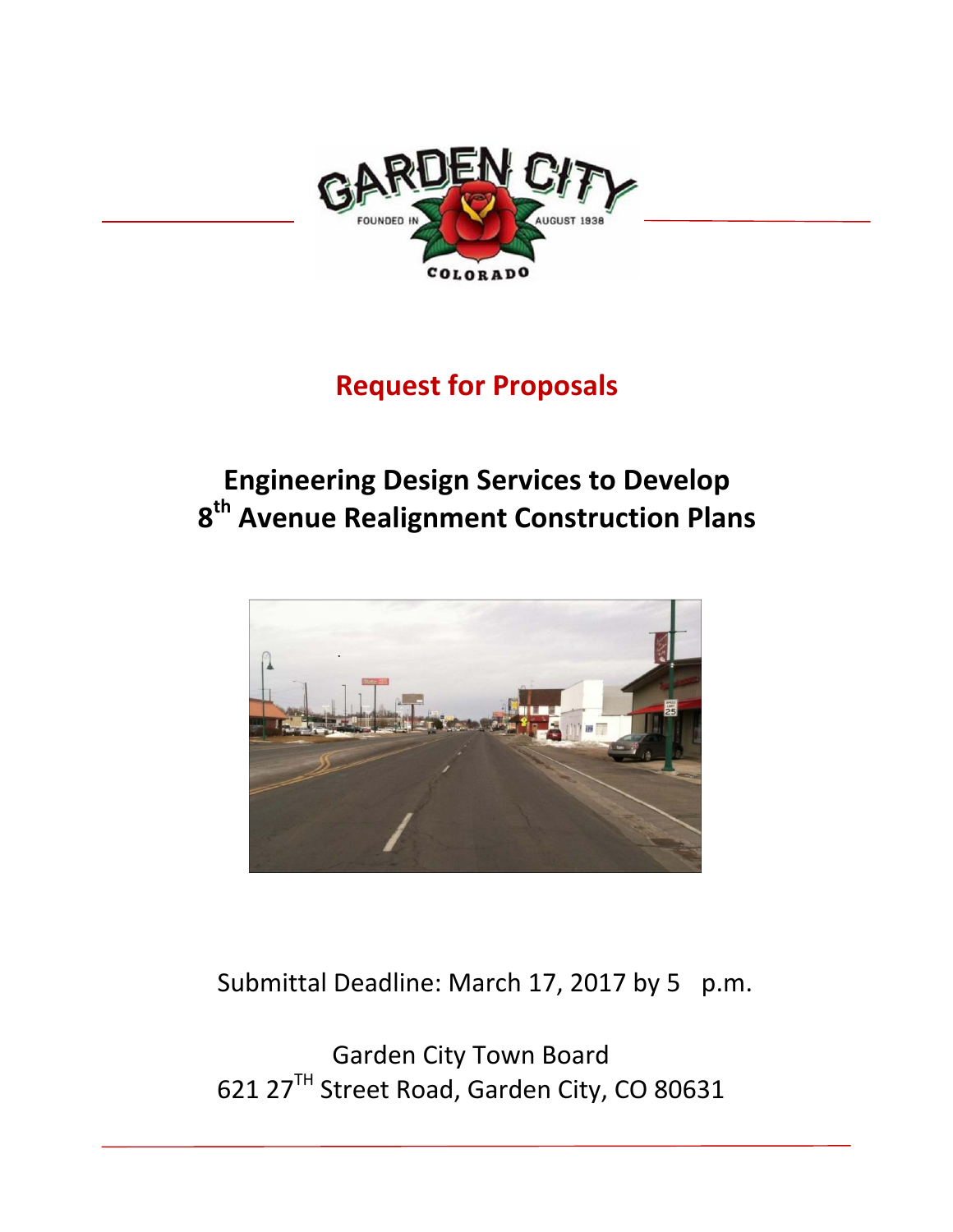## **1. BACKGROUND**

In 2014, the Town of Garden City researched the idea of becoming a Main Street Community. This Department of Local Affairs (DOLA) designation is one that communities apply for and then create themselves according to standards. An assessment by Downtown Colorado, Inc. (DCI), a statewide organization providing strategic methodologies for revitalizing the economies of Colorado's communities, gave Garden City suggestions for creating a more vibrant area.

The focal point of DCI's assessment was improving the  $8<sup>th</sup>$  Avenue corridor that runs through the Town. To increase its function and create character, recommendations included:

- ‐ Install lights for visibility and to highlight businesses.
- ‐ Consider options for installing a downtown plaza with greenspace to showcase community.
- Recapture water that drains off pavements, waters landscape plantings and reduces chance of flood.
- Make land use consistent with Town's zoning and allow for mixed-use development in the Land Use Code.
- ‐ Counter parking's perceived safety issue by making better use of underutilized space, creating a parking plan and installing directional signs.
- ‐ Build gateway/entry signs and paved crosswalks.
- ‐ Install curb, gutter and sidewalks.
- Narrow travel lanes to 11 feet by restriping  $8<sup>th</sup>$  Avenue.
- Link it to neighboring communities by:
	- $\circ$  Converting its parking to parallel space from 26<sup>th</sup> Street to 27<sup>th</sup> Street Road.
	- o Taking advantage of CDOT, MPO, regional transit planning and working with CDOT to secure funding.
	- o Appointing a Town representative to serve as CDOT liaison.

Long-term recommendations to improve 8<sup>th</sup> Avenue's look and function:

- Use a parking lot infill plan to alter use in back of the buildings on  $8<sup>th</sup>$  Avenue to create back door access, parking and facades.
- More efficient use of space behind buildings or off side streets.

The Town is proud to continue on the path of turning their vision into a reality. Through this RFP, it is requesting Engineering Design Services to Develop Construction Plans for the 8<sup>th</sup> Avenue Realignment.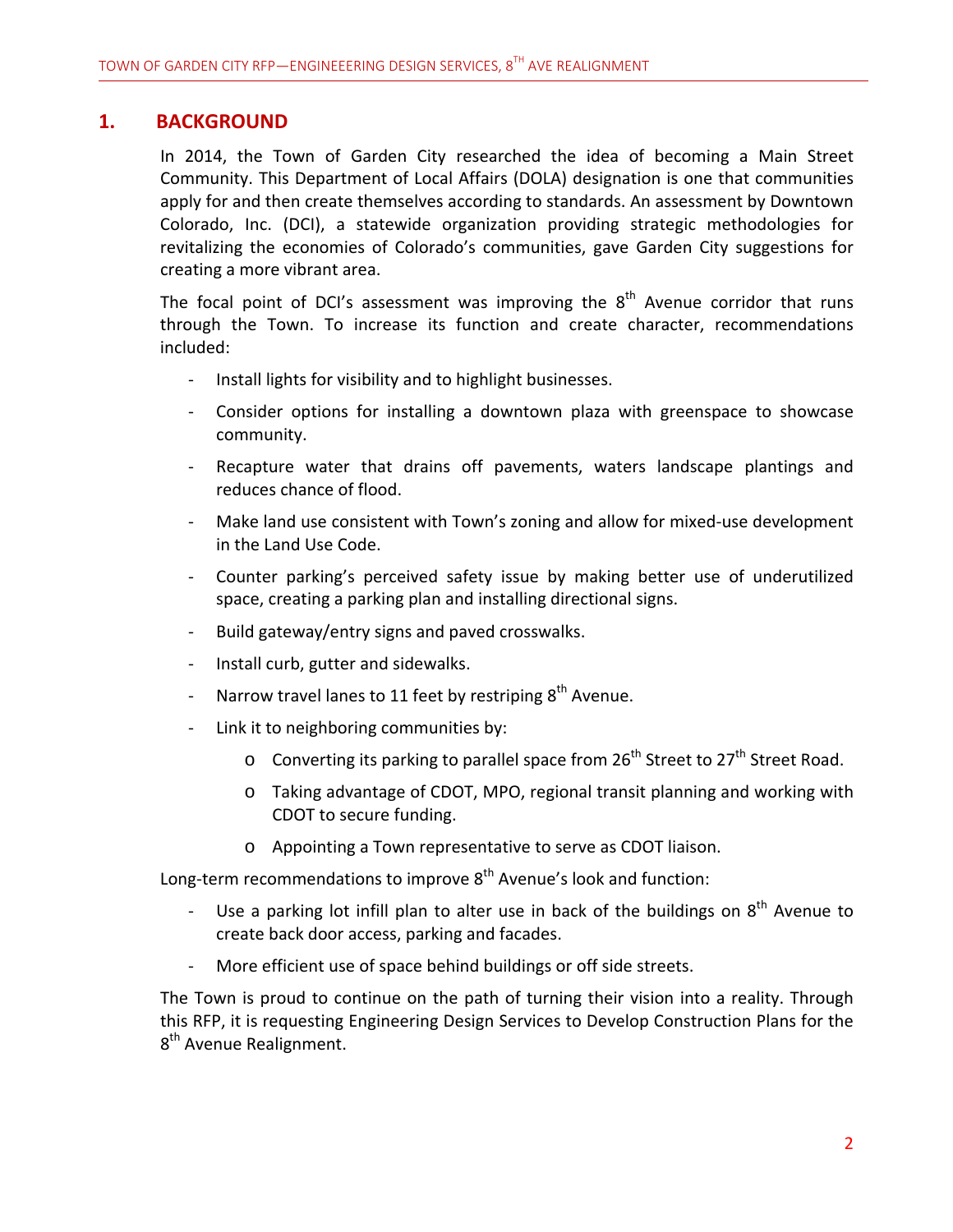## **2. PROJECT OVERVIEW**

Design of  $8<sup>th</sup>$  Avenue's realignment is needed to accommodate sidewalks and additional parking. Narrowing and shifting the lanes to the west has been conceptually designed by Baseline Engineering Corporation. The Conceptual Realignment and Parking Plan (Exhibit A) accommodates additional angle parking on the east side of the street and parallel parking on the west. Baseline's "Final Office Review" (FOR) set received review and comments from the Town Board and community on July 28, 2016. The Town plans to have the program management consultant review the current set for value engineering and then negotiate a contract for completing the final design.

The project limits include 8th Avenue between 25th Street on the north and the Highway 34 off ramp intersection just south of 28th Street. The property lies within the Town of Garden City Right of Way. See Exhibit B, Project Location Map and Exhibit C, Topographic Survey. The Construction phasing shall consist of two parts: demolition/reconstruction of the north half of the roadway, and demolition/reconstruction of the south half of the roadway and traffic shall be phased to allow two-way travel at all times.

# **3. SCOPE OF WORK**

#### **3.1. Roadway Horizontal and Vertical Alignment Plan and Profiles**

- o Prepare Geotechnical Analysis for Pavement Recommendations
- o Finalize Project Alignment and Cross Street Tie‐ins
- o Research Existing Utilities and Storm Sewer
- $\circ$  Prepare 8<sup>th</sup> Avenue Plan and Profile Plans and Intersection Tie-ins
- o Prepare Details of Tie-in at 25<sup>th</sup> Street and at Highway 34 Off Ramp
- o Roadway Cross Sections Every 50'
- o Coordination of ADA Parking Spaces in Project Area

#### **3.2. Roadway Section Recommendations**

- o Typical Cross Section of Sidewalk, Parking Lane, Drive Lane
- o Pedestrian Mid‐Block Crossings
- o Intersection Transitions
- o Parking and Bulb‐outs
- o Intersection Treatments
- o Side Street Tie‐in Section
- o Business Access and Access Treatments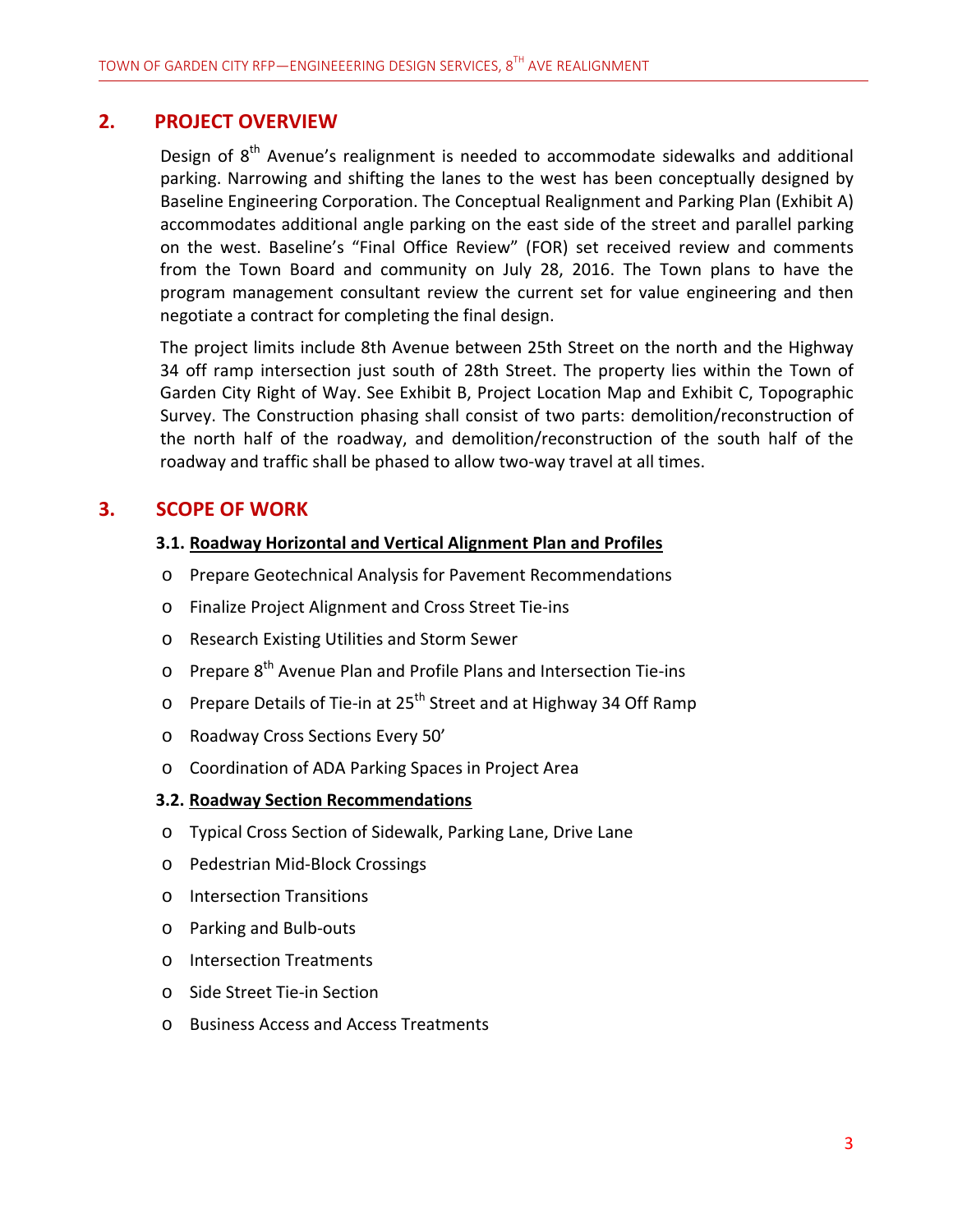#### **3.3. Drainage System Modification Plan and Profiles**

- o Evaluate Drainage Basin Master Plan Improvements; make recommendation on existing storm sewer system.
- o Relocate Inlets and tie into existing storm sewer, prepare plan and profiles.
- o Prepare Project Extent Drainage Report to outfall point.

#### **3.4. Signing and Striping Plans**

- o Street Striping and Signing
- o Create a Parking Plan, and install Directional Signs to show where Additional Parking is Located
- o Pedestrian/Street Lighting Plan, including one Signalized Cross Walk Location
- o Intersection Striping and Signing
- o ADA Parking Striping and Signing
- o Service Directional/Wayfinding Signage
- o Town Gateway/Entry Signage (Placement Only)

#### **3.5. Potholing at critical locations and potential conflicts**

- o Research and Verify Existing Utilities in Project Limits
- o Pothole Existing Utilities at Cut Areas of New Street Section
- o Pothole Utility Crossing with Storm Sewer Improvements
- o Identify Utility Services and Associated Relocations in Project Limits
- o Meet and coordinate with utility providers regarding any relocations that are needed.

#### **3.6. Details and Project Specifications**

- o Intersection Corner Lighting
- o Landscaping Plan
- o Prepare and Provide a complete set of design documents in accordance with all applicable industry standard design and construction criteria.
- o Stormwater Management Plans
- o Prepare Construction Phasing Plan (Two Phases—North and South)
- o Prepare Project Bid Document and Specifications
- o Drainage
- o Prepare Engineer's Cost Estimate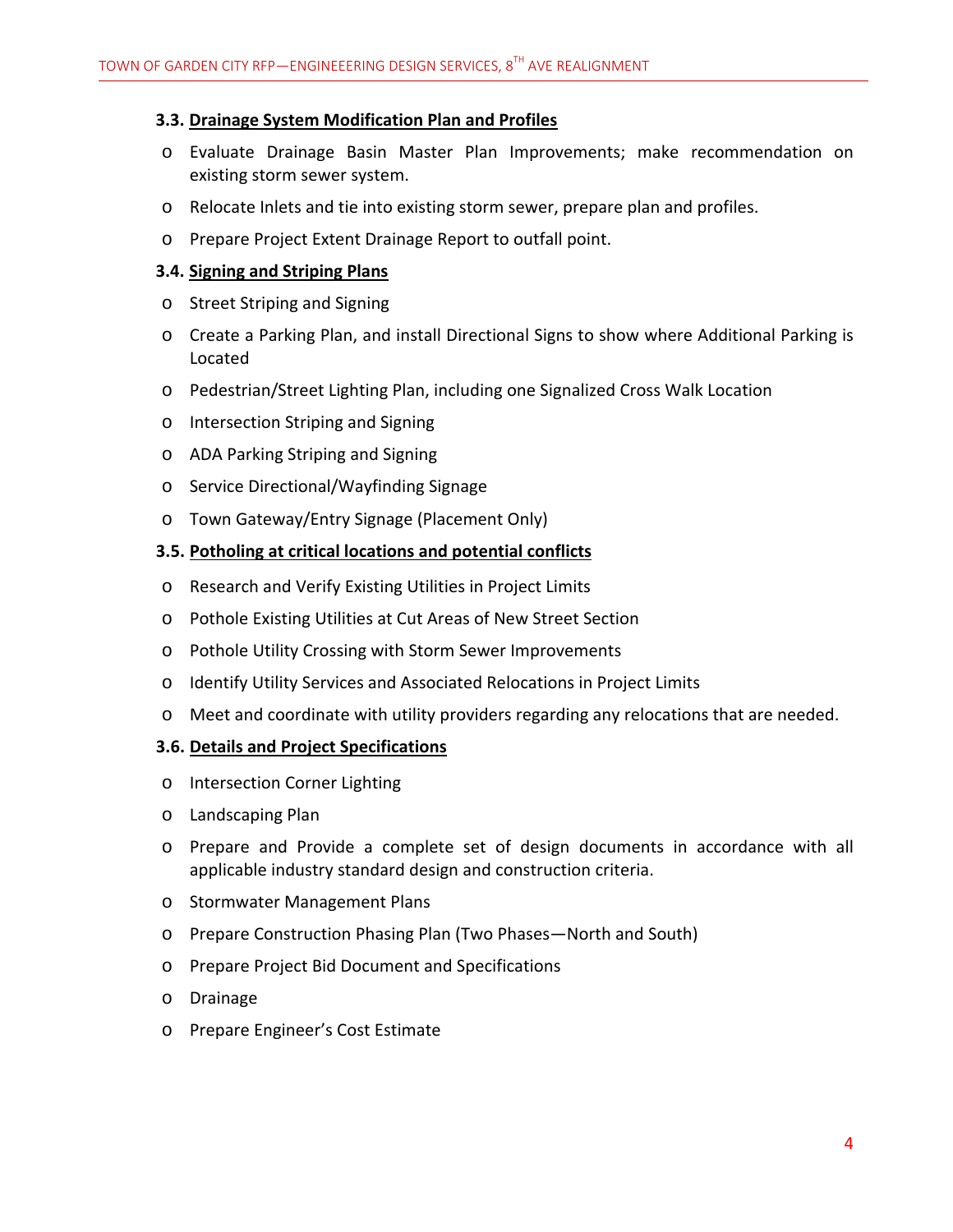### **3.7 Submittals**

- o 50% Design Development. All comments and corrections from the consultants review of the current design documents shall be incorporated into this submittal. The definitive direction and details of the design shall be fully developed and clearly indicated at this design level. The proposed hydrological analysis shall be delivered at this time. Demolition, roadway plan and profiles, grading plan, stormwater conveyance plan, any relevant sections, initial details, landscape plan, and striping/signage plan shall be provided at this submittal. Well‐defined intentions of use of materials, colors, spatial relationships shall be provided at this submittal. A full design development set of documents shall be provided using a full‐size sheet format of 24x36 (2 copies), a half‐size sheet format of 11x17 (2 copies), Cost Estimate and hydrological data.
- o 90% Pre‐Final Design. All corrections from the 50% design review by the Town shall be satisfied and incorporated into this submittal. Final stormwater calculations, civil plan layout and all associated plans, elevations, sections, and details for all disciplines shall be provided at this submittal. A full set of specifications shall be provided at this submittal. The pre‐final set of documents shall be provided using a full‐size sheet format of 24x36 (3 copies), a half‐size sheet format of 11x17 (3 copies), a bound copy of the Project specifications, and hydrological data, Construction Cost Estimate and hydrological data. This submittal is expected to be used as a pre‐final progress set for final review of the construction documents and specifications.
- o 100% Final Design. All comments and corrections from the 90% Pre‐Final design review comments shall be satisfied. A full‐size sheet format of 24x36 (3 copies), a half-size sheet format of 11x17 (3 copies), 2 bound copies of the Project specifications, and hydrological data, and a CD‐format electronic version of CADD, Project specifications, Cost Estimate, and stormwater plan.

#### **3.8 Design Criteria/Publications**

- o CDOT Roadway Design Guide
- o AASHTO: A Policy on Geometric Design of Highways and Streets
- o City of Greeley Storm Drainage Design Criteria and Construction Specification
- o Urban Drainage and Flood Control District
- o IBC, International Building Code 2011
- o IPC, International Plumbing Code 2006
- o NEC, Code 2011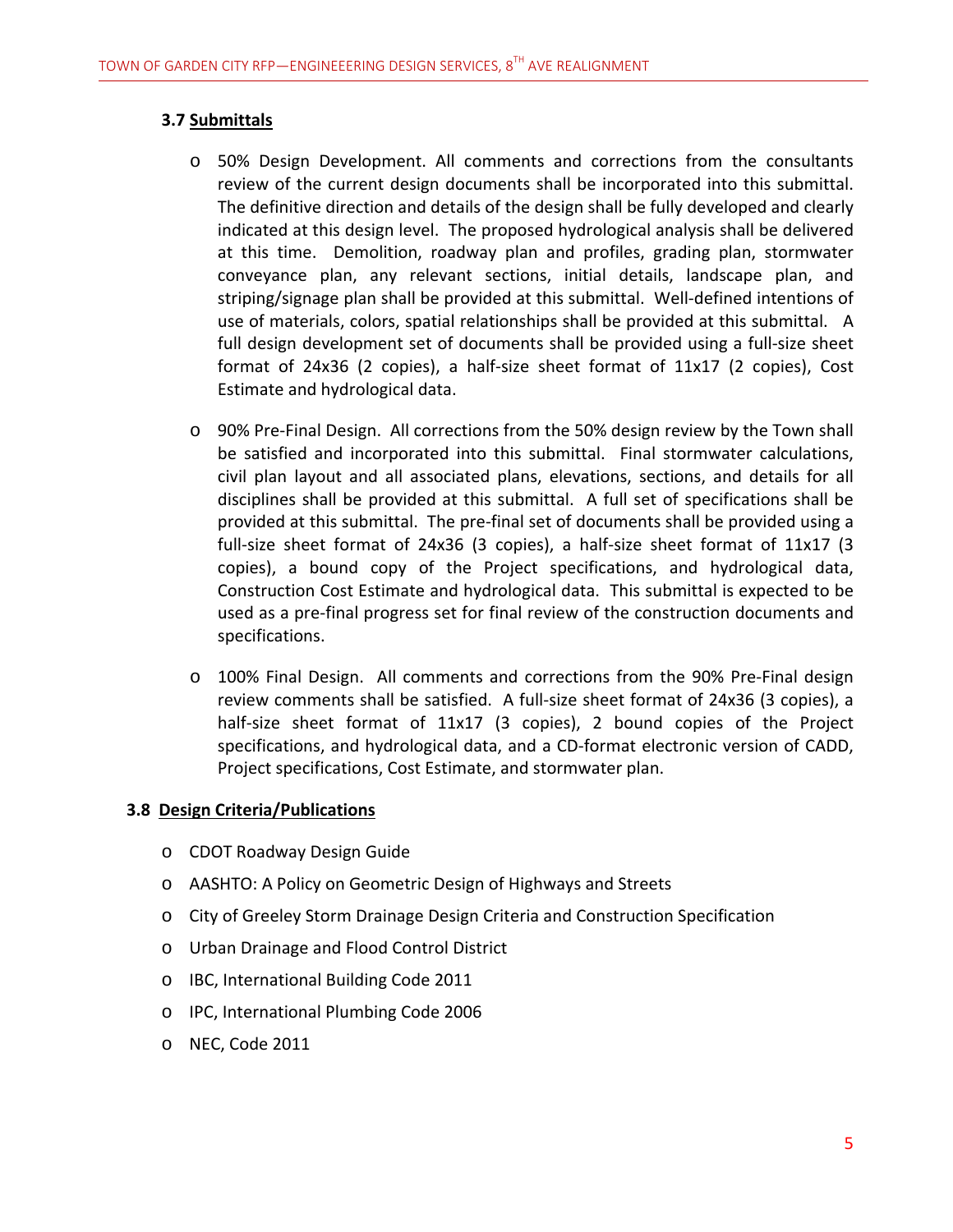## **4. ANTICIPATED KEY DATES**

| February 22, 2017        | Publish RFP on Town of Garden City website and in the   |
|--------------------------|---------------------------------------------------------|
|                          | <b>Greeley Tribune</b>                                  |
| March 8, 2017 by 5 p.m.  | Submit letter of intent and questions to Town by e-mail |
| March 10, 2017 by 5 p.m. | Receive answers to questions from Town by e-mail        |
| March 17, 2017 by 5 p.m. | Submit proposal to Town by in-person delivery or mail   |
| March 24, 2017           | <b>Award Date</b>                                       |
| July 31, 2017            | <b>Project Completion Date</b>                          |
|                          |                                                         |

## **5. SUBMITTAL CONDITIONS**

Proposals must be received in the Town Administrator's Office by 5 p.m. on **March 17**, 2017. It is the consultant's responsibility to ensure the submittal arrives at the location below prior to deadline. Late submittals will not be accepted. Mail or deliver in‐person one hard copy of the submittal and one PDF version on CD to:

# **Town Administrator, Cheryl Campbell Town of Garden City, 621 27TH Street Road Garden City, CO 80631**

- **5.1.** Clearly mark submittals TOWN OF GARDEN CITY RFP ENGINEERING DESIGN SERVICES,  $8^{TH}$  AVENUE REALIGNMENT.
- **5.2.** Submittals will be firm for a period of 60 days commencing on **March 17**, 2017.
- **5.3.** The consultant awarded this contract will be required to comply with all local, state and federal requirements related to the contract.
- **5.4.** Forward letter of intent and all questions in writing to Town Administrator, Cheryl Campbell, through e-mail at ccampbell@townofgardencity.com by 5 p.m. on Wednesday, March 8, 2017.
- **5.5.** Answers will be issued in the form of an addendum. It will be posted on the Town's website and sent through e-mail to all consultants who submitted a letter of intent by 5 p.m. on Friday, March 10, 2017.
- **5.6.** The submittal will become a part of any contract issued pursuant to this RFP.
- **5.7.** Proprietary Information ‐ All information contained in a submittal is property of the Town of Garden City and will become public record.
- **5.8.** Incurred Costs Any cost associated with proposal preparation is the proposer's responsibility.
- **5.9.** Pre‐submittal Corrections Proposals should be free of erasures. Errors may be crossed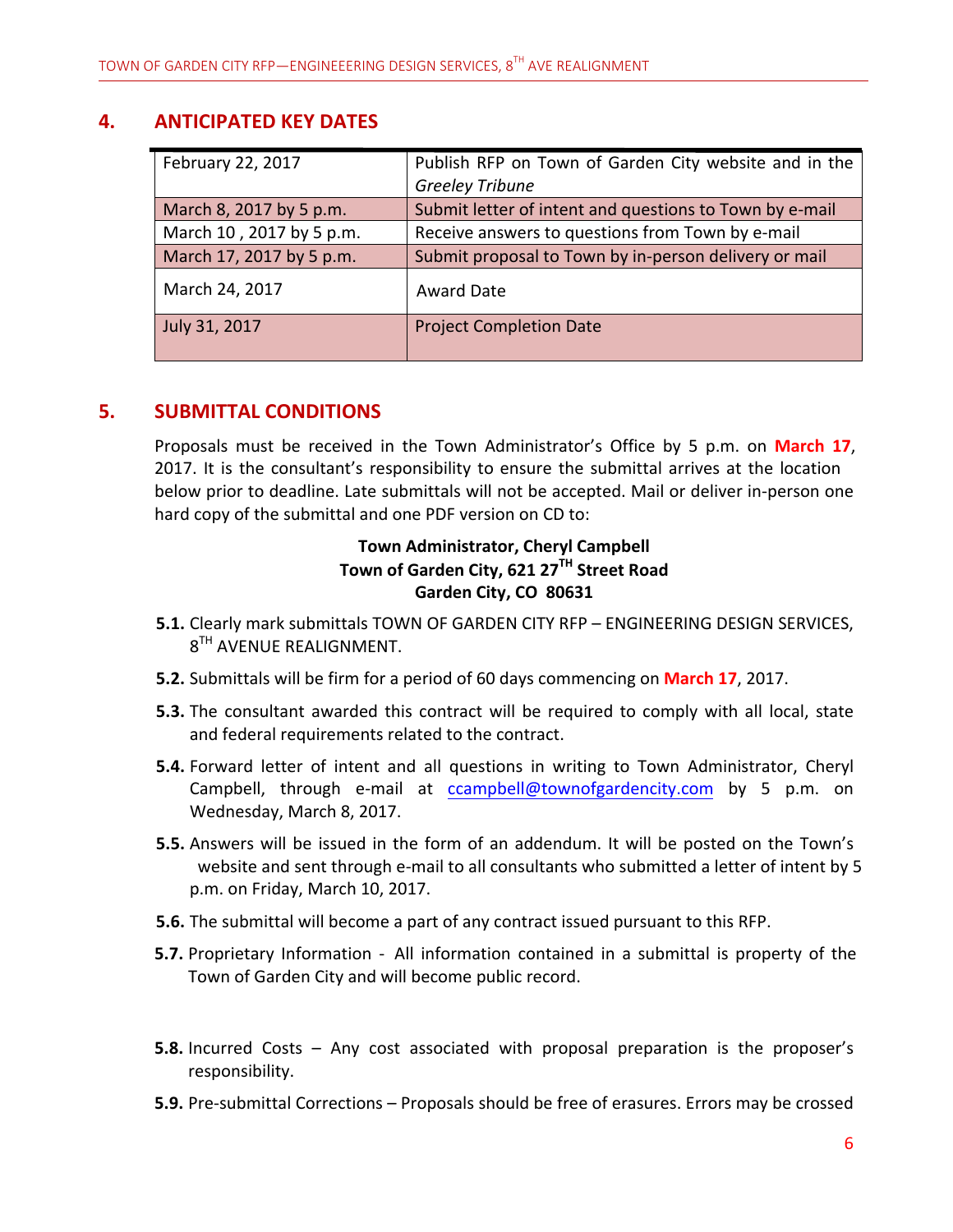out with corrections printed in ink or typed adjacent, and must have dated initials of proposal's signer.

**5.10.** Proposal Withdrawal – No proposal shall be withdrawn for a period of 90 days subsequent to the opening of proposals without the consent of the Town Administrator.

# **6. PROPOSAL CONTENT REQUIREMENTS**

Proposal submittals shall include one printed/signed original and one PDF version on CD. To avoid disqualification, submittals must contain all information indicated below, in the order specified and labeled accordingly. Maximum page count, not including resumes, is 10 pages:

- **6.1. COVER LETTER** ‐ List the prime consultant's name and all sub‐consultants. Also indicate:
	- o Name of person who prepared submittal and contact information
	- o Receipt of addendums
	- o Objections to RFP Terms and Scope
	- o Confirmation of ability to meet insurance requirements
- **6.2. PROJECT TEAM** For each team member and sub‐consultant (lead contact), provide no more than a paragraph describing relevant project experience. Place resumes in Appendix A.
- **6.3. QUALIFICATIONS** Provide a brief overview of engineering design experience on roadway realignment projects as it relates to this project's scope of work. Also include previous project experience in the Town or Garden City as well as any other relevant company and/or team information.
- **6.4. APPROACH** Describe project approach. Include: deliverables, milestones, meetings, and how any potential issues will be avoided or minimized.
- **6.5. PROJECT REFERENCES** Provide project references for similar work completed within last five years. Indicate experience with a minimum of three similar projects within unincorporated Weld County or within an incorporated Weld County municipality. Information needs to include: project name, location, owner, description, duration, budgeted cost and completion cost. If project exceeded budget or timeline deadlines, indicate why.
- **6.6. PROJECT SCHEDULE** Provide a Proposed Design Schedule assuming 50%, 90%, and 100% submittals to the Town for comment.
- **6.7. CLIENT REFERENCES** Provide three client references for similar work completed within last five years. Information needs to include: client's name, phone, e-mail, company name and project name.
- **6.8. FEES** Submit a proposed project budget outlining major task items. Include hourly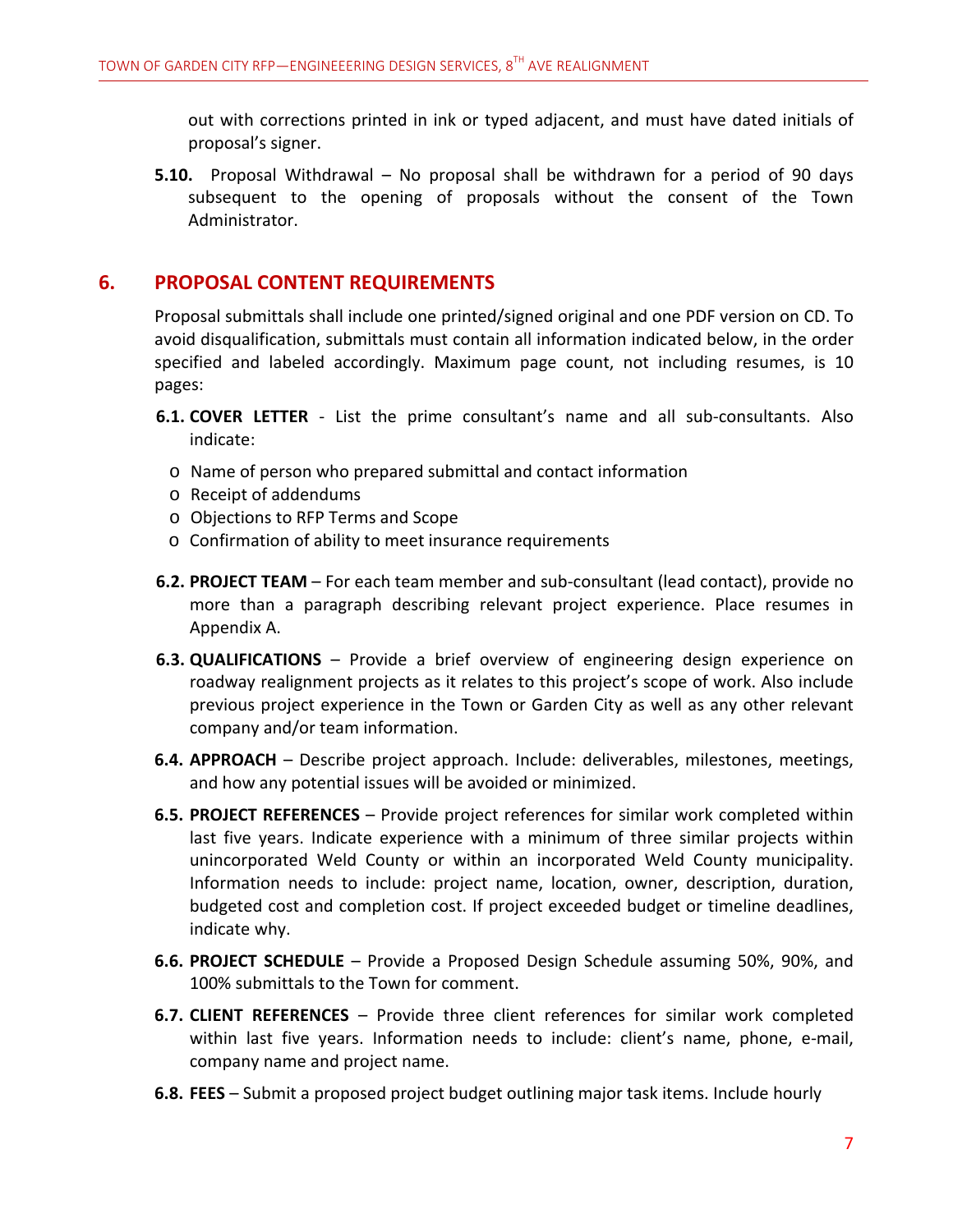rates as well as reimbursement rates for mileage, prints and other expected charges. Note: The submittal is a firm fixed price. However, hourly rates will be used for any additional services.

## **7. INSURANCE REQUIREMENTS**

- **7.1.** The consultant shall provide at own expense the following insurance for him/herself and his/her employees in connection with their work under this contract.
	- 7.1.1. Worker's compensation: statutory.
	- 7.1.2. General liability insurance with minimum combined single limits of \$1,000,000.00 each occurrence and \$2,000,000.00 aggregate. The policy shall include the Town of Garden City, its officers and employees, as additional insured, with primary coverage as respect to the Town of Garden City, its officers and its employees, and shall contain a severability of interests provision.
	- 7.1.3. Professional liability: Minimum per loss \$1,000,000, aggregate \$2,000,000.
- **7.2.** The consultant shall indemnify and hold harmless the Town against and from all liability, claims, damages, demands and costs, including attorney fees of every kind and nature and attributable to bodily injury, sickness, disease or death or to damage or destruction of property resulting from or in any manner arising out of, or in connection with, the project and their errors, omissions or negligent performance of the work under this contract.
- **7.3.** Sample Contract Refer to the attached sample provided by the Town.

## **8. SELECTION CRITERIA**

- **8.1.** After receipt of proposals, the Town will consider the following factors in selecting a consultant. The Town shall be the sole and exclusive judge of quality and compliance with proposal criteria in any of the matters pertaining to this RFP. The Town reserves the right to award the contract in any manner it deems to be in the best interest of the Town
	- 8.1.1. **Similar experience** within unincorporated Weld County or within an incorporated Weld County municipality.
	- 8.1.2. **Comprehensiveness and clarity** of plan to provide required services within required timeframe.
	- 8.1.3. **Qualifications**
	- 8.1.4. **Feedback from references**
	- 8.1.5. **Proximity to the project**
	- 8.1.6. **Fees**